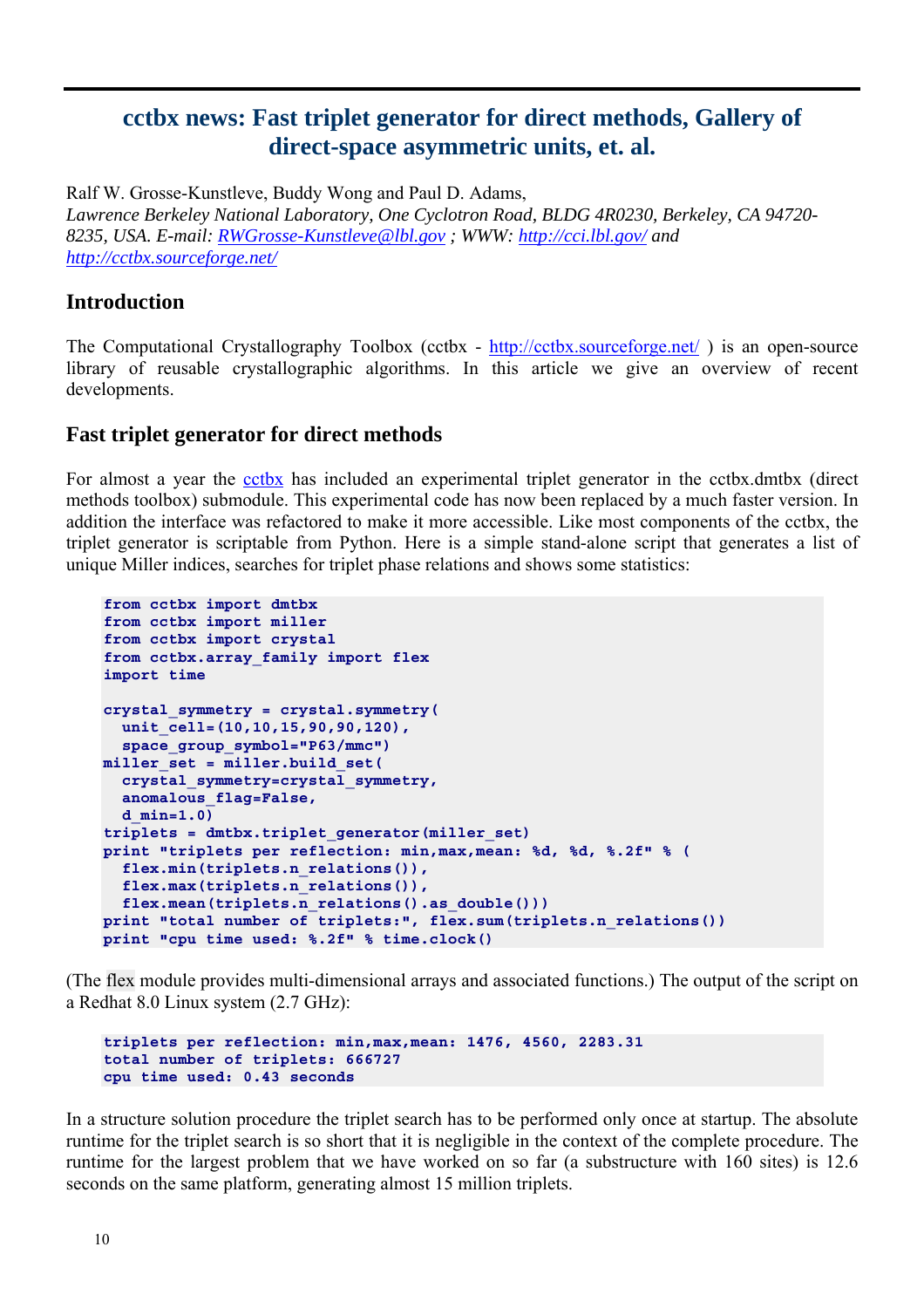The dmtbx.triplet generator() call above creates an object containing all the triplets. This object has associated functions, called *methods* in Python terminology, or *member functions* in C++ terminology. Above we have used the n\_relations() method already. Another method is apply tangent formula() and it is used like this:

```
amplitudes = flex.double(miller_set.size(), 1) # fake data 
phases = flex.double(miller_set.size(), 0) # fake phases 
new phases = triplets.apply<sup>-</sup>tangent formula(amplitudes, phases)
```
This changes all phases, using all phases. Other tangent refinement protocols are supported. For example:

```
# keep the first 40% of the phases fixed 
selection_fixed = flex.bool(int(miller_set.size()*0.4), True) 
selection fixed.resize(miller set.size(), False)
new_phases = triplets.apply_tangent_formula(amplitudes, phases, 
 selection fixed, use fixed only=True, reuse results=True)
```
The full interface documentation is available online  $(C^{++}$  interfaces  $\rightarrow$  dmtbx) at the [cctbx](http://cctbx.sourceforge.net/) site.

#### **Gallery of direct-space asymmetric units**

We have created a reference file defining direct-space asymmetric units for the 230 crystallographic space groups, following the conventions of the International Tables for Crystallography, Volume A (ITVA). However, ITVA only defines the volumes of the asymmetric units. In contrast our reference file includes additional conditions for the facets, edges and vertices. For example, consider space group P2 (No. 3). ITVA lists the following conditions:

Asymmetric unit  $0 \le x \le 1$ ;  $0 \le y \le 1$ ;  $0 \le x \le 1/2$ 

Clearly, points with coordinates 0,y,z and 1,y,z are redundant due to the periodicity of the crystal lattice. This can be accounted for by modifying the conditions in the following way:

Asymmetric unit  $0 \le x \le 1$ ;  $0 \le y \le 1$ ;  $0 \le x \le 1/2$ 

This correction might seem subtle at first, but avoids difficult problems when working with grids over the unit cell as many crystallographic algorithms do. Unfortunately there is still more to be corrected. There are two-fold axes parallel to the facets with  $z=0$  and  $z=1/2$ . The two-fold axes generate redundancies in these facets. To account for this we need *facet-specific* conditions. In words:

If z is exactly equal to zero or  $1/2$ , x must be less than or equal to  $1/2$ .

Our reference file includes additional conditions that make all 230 asymmetric units completely free of redundancies. For the cubic space groups we follow the conventions established by Koch & Fischer (1974), Acta Cryst. A 30, 490-496 (although in general only for the facets but not for the edges and vertices to keep the expressions simple).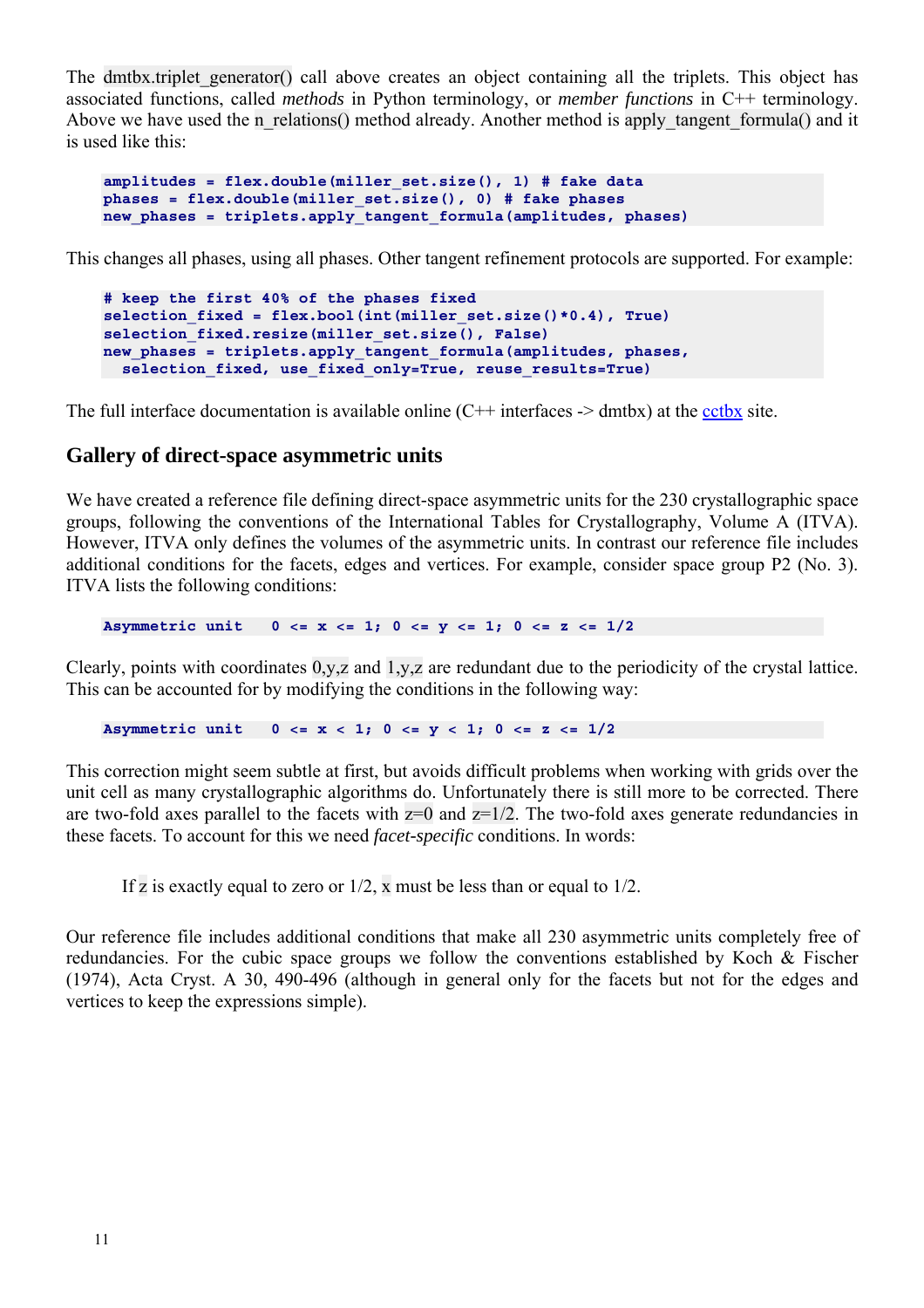Associated with our reference file is a set of tools, constituting about 1600 lines of Python code. These tools are used to generate our online gallery of direct-space asymmetric units, available at [http://cci.lbl.gov/asu\\_gallery/](http://cci.lbl.gov/asu_gallery/) . For example:





[Index ] [Previous ] [Next ] [Grid view]

Surface area:  $green = inside the asymmetric unit, red = outside$ Basis vectors:  $a = red$ ,  $b = green$ ,  $c = blue$ 

```
Number of vertices: 6 Number of facets: 7
 1/2, 1/2, 1/2x>=0 [y<=0]x < = 1/21/2, 1/2, 0
  0, 1/2, 0y \le 1/2 [z>0 & x < = 1/2 [z < 1/2]]
                         x-z < = 1/2 [x+y < = 1/2]
  0, 1/2, -1/20, 0, 0x-z>=0 [x-y>=0]
                         y+z>=01/2, 0, 0v-z>=0[Guide to notation]
```
The green-and-red coloring of the facets reflects the additional conditions.

All the information shown at the web pages is automatically derived from the primary information in the reference file. The primary information used to generate the web page above is encoded in this Python function:

```
def asu_198(): # P 21 3 
   return (direct_space_asu('P 2ac 2ab 3') 
     & x0(-y0) 
     & x2 
     & y2(+z0 & x2(+z2)) 
     & cut((-1,0,1), r1/2)(m2) 
     & cut((1,0,-1), 0)(p0) 
     & cut((0,1,1), 0) 
     & cut((0,1,-1), 0) 
   )
```
There is a one-to-one correspondence between this function and the notation shown in the box starting with Number of facets above. The notation used in the reference file was easier to work with during development and lends itself to easy algorithmic manipulation. The notation shown on the web is easier to understand for humans (follow the Guide to notation link to learn more).

That we are able to easily provide the best notation for a given purpose *without introducing difficult to manage redundancies* is due to the rich set of abstraction facilities supported by the Python language. The first thing to notice is that the Python function with the primary information is just that, a pure Python function. We did not have to invent a new syntax to parameterize the asymmetric units. When the Python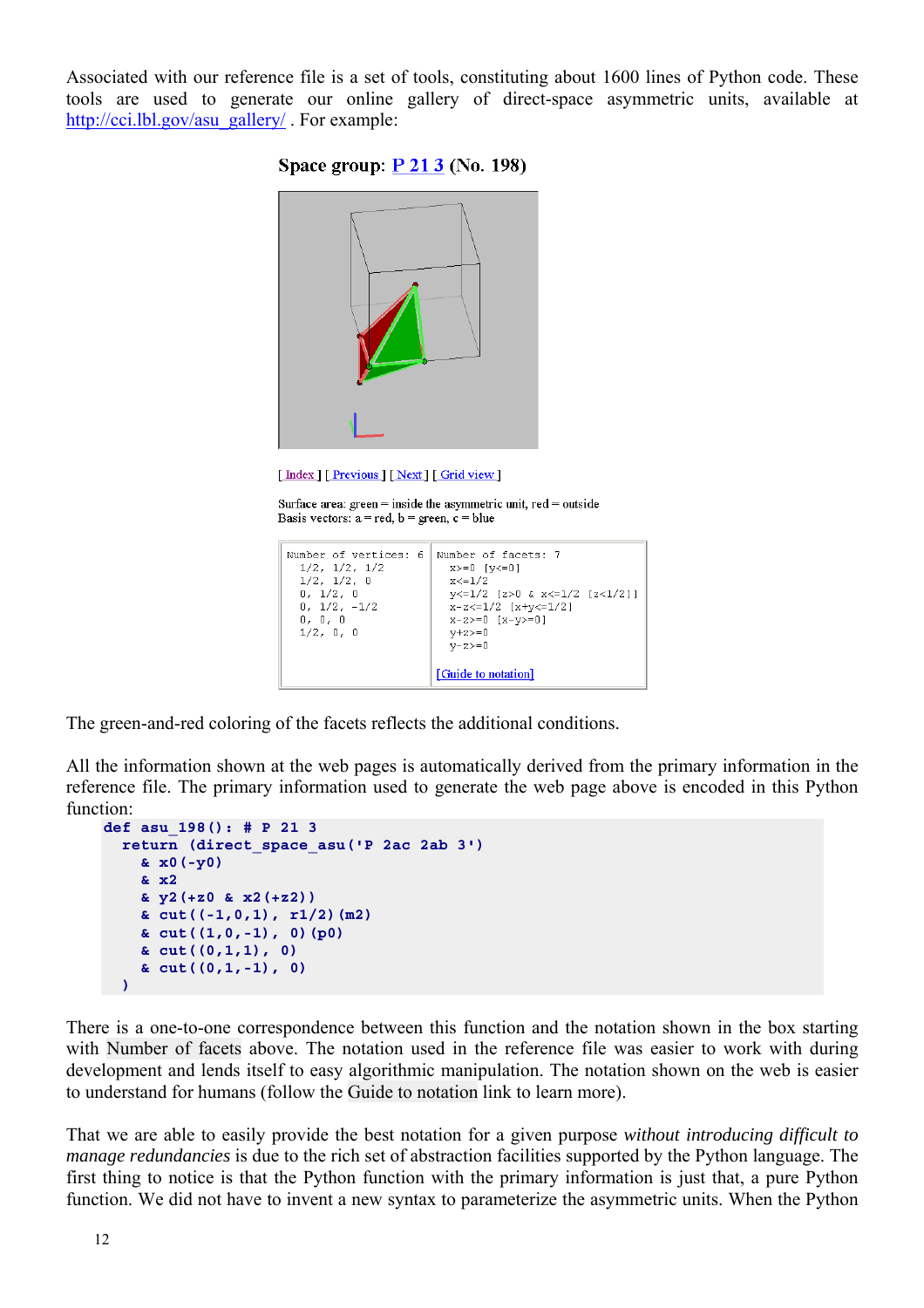function above is called it creates a new *object*, more specifically an *instance* of the direct\_space\_asu *class*. *Operator overloading* is used to define the facets of the asymmetric unit. We have chosen to use the & operator for this purpose. The working of this can be better understood by considering that the code above is equivalent to:

```
def asu_198(): # P 21 3 
 a = x0(-y0)b = x2c = y2(+z0 \& x2(+z2))d = cut((-1,0,1), r1/2) (m2)
  e = cut((1,0,-1), 0) (p0)
  f = cut((0,1,1), 0)g = cut((0,1,-1), 0) return direct_space_asu('P 2ac 2ab 3') & a & b & c & d & e & f & g
```
The assignments create references to objects representing the facets. The direct space asu instance has a rule, in the form of the method \_\_and\_\_, that defines what the & operator does. Here is the *complete* code to make this work:

```
class direct_space_asu: 
   def __init__(self, hall_symbol): 
     self.hall_symbol = hall_symbol 
     self.facets = [] # an empty list 
   def __and__(self, obj): 
     self.facets.append(obj) # adds the facet to the list 
     return self
```
We can chain the  $\&$  operators because the  $\&$  and  $\&$  method returns self, which is "the direct space asu instance itself" (equivalent to  $*$ this in C++).

Each of the facets of an asymmetric unit is defined by a *cut plane* dividing space into "inside" and "outside." Successive cuts lead to a bounded volume. The additional conditions mentioned before are simply cuts that only apply to a certain facet instead of globally. An intersection of two cuts forms an edge. Some asymmetric units require additional *edge-specific conditions*. I.e. a facet is defined by potentially nested expressions involving one or more cuts which are sometimes combined by boolean operators (see the function above). Giving a full account of this "cut algebra" is beyond the scope of this article, but we will show the two techniques that are at the heart of the implementation.

The first technique that we use is analogous to expression templates that C++ programmers might be familiar with. However being implemented in Python it should have a different name, say *expression objects*, and it is, of course, much more approachable. Here is the *complete* code that makes boolean expressions of cuts work:

```
class cut_expr_ops: 
  def and (self, other): return cut expression("&", self, other)
  \det \overline{\phantom{a}} \overline{\phantom{a}} (self, other): return cut expression(" | ", self, other)
class cut_expression(cut_expr_ops): 
   def __init__(self, op, lhs, rhs): 
     self.op = op 
     self.lhs = lhs 
     self.rhs = rhs 
class cut(cut_expr_ops): 
   def __init__(self, n, c): 
     self.n = n 
     self.c = c
```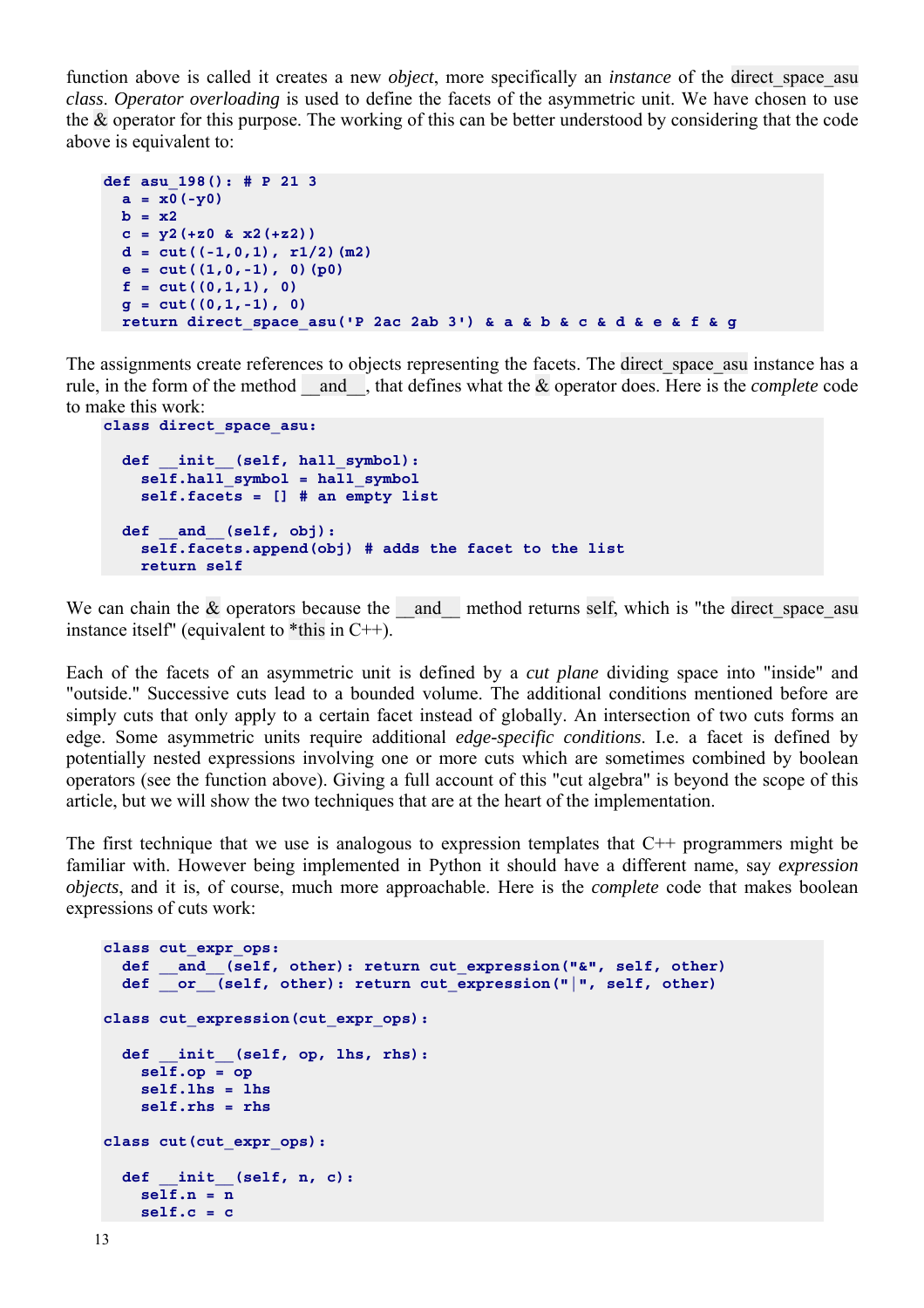Note that this requires nothing but Python to work, not even the cctbx. For the meaning of n and c refer to [http://cci.lbl.gov/asu\\_gallery/facet\\_notation.html](http://cci.lbl.gov/asu_gallery/facet_notation.html) .

Before we explain how the code above works let's look at some illustrative examples. Let all the letters below be references to cut instances. The code above enables arbitrarily complex, nested expressions:

**a & b a | b a & (b | c) a & (b & (c | d))**

The result of each of these expressions is an *object representing the expression*. When Python evaluates the expressions it leads to the cut expression class recursively keeping track of the boolean operations, i.e. the operator symbol  $(\& \text{ or } \parallel)$  and the operands on both sides. The parentheses are resolved for us by Python, so we don't have to keep track of them ourselves.

For people who have worked with language translators before (e.g. yacc and lex): our expression object is equivalent to an *abstract syntax tree*. The difference to the conventional approach is that we don't have to write our own parser. Instead we use operator overloading to leverage Python itself as a parser for our domain-specific syntax. The only restriction is that our syntax must be compatible with the Python syntax. We view this as a useful restriction because it enforces a consistent and familiar syntax.

The code above uses inheritance. For readers not familiar with inheritance, the code could be rewritten as follows:

```
class cut_expression: 
     def __init__(self, op, lhs, rhs): 
        \overline{\text{self}}.\text{op} = \overline{\text{op}} self.lhs = lhs 
         self.rhs = rhs 
     def __and__(self, other): return cut_expression("&", self, other) 
    def \overline{\phantom{a}} or \overline{\phantom{a}} (self, other): return cut expression("|", self, other)
class cut: 
     def __init__(self, n, c): 
         self.n = n 
         self.c = c 
     def __and__(self, other): return cut_expression("&", self, other) 
    \det \overline{\phantom{a}} \overline{\phantom{a}} \overline{\phantom{a}} \overline{\phantom{a}} \overline{\phantom{a}} \overline{\phantom{a}} \overline{\phantom{a}} \overline{\phantom{a}} \overline{\phantom{a}} \overline{\phantom{a}} \overline{\phantom{a}} \overline{\phantom{a}} \overline{\phantom{a}} \overline{\phantom{a}} \overline{\phantom{a}} \overline{\phantom{a}} \overline{\phantom{a}} \overline{\phantom{a}}
```
This is doing exactly the same job, but is poor style because it unnecessarily introduces explicit duplication of the same code, and potentially multiple places to fix the same bug.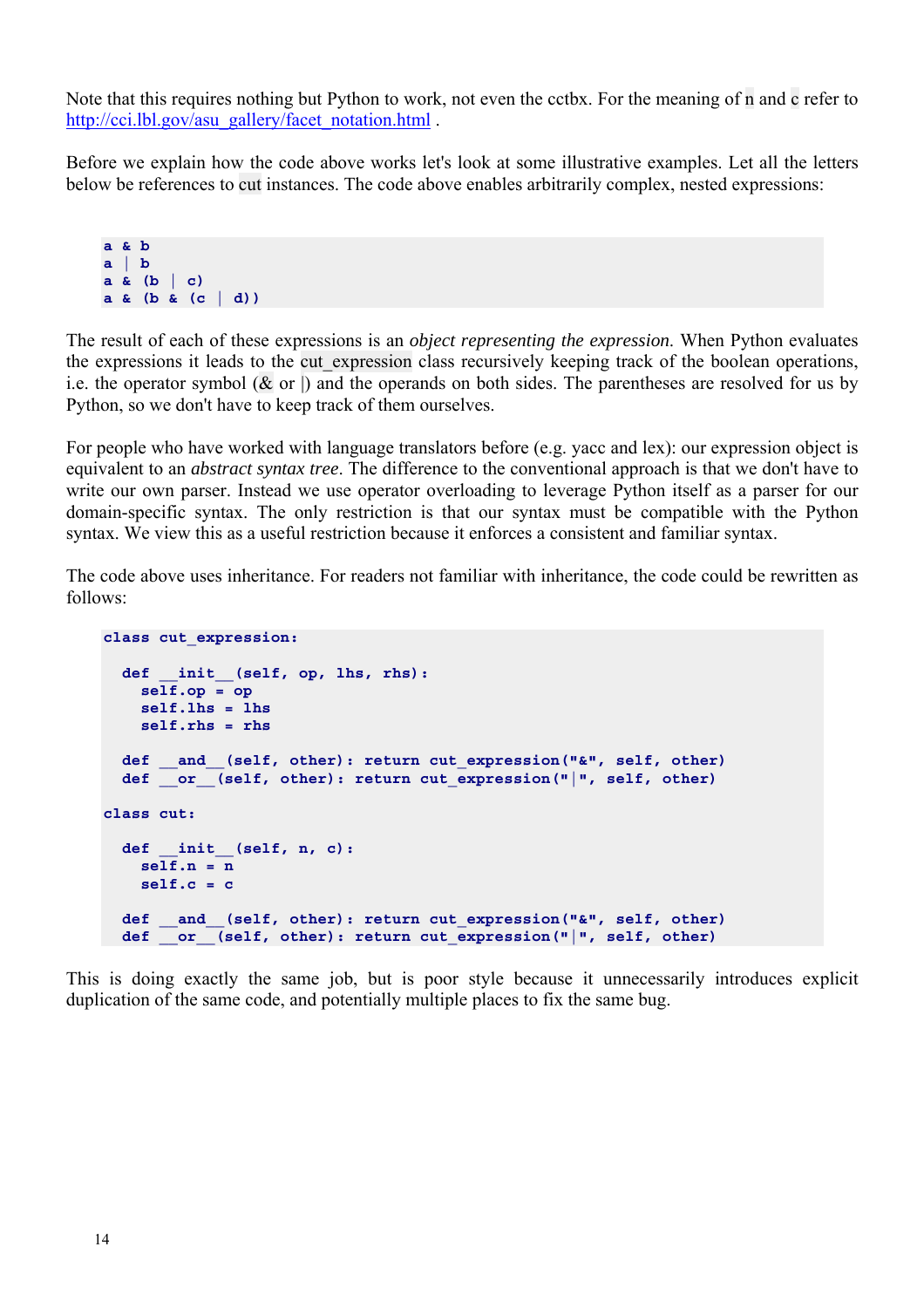We can easily evaluate the expression objects in different ways by adding pairs of methods, one to the cut class to do the actual work, and one in the cut\_expression class to enable recursive expressions. For example, the is inside() method to test if a given point is in the asymmetric unit is implemented as follows:

```
class cut_expr_ops: 
 def __and__(self, other): return cut_expression("&", self, other) 
 def __or__(self, other): return cut_expression("|", self, other) 
class cut_expression(cut_expr_ops): 
   def __init__(self, op, lhs, rhs): 
     self.op = op 
     self.lhs = lhs 
     self.rhs = rhs 
   def is_inside(self, point): 
     if (self.op == "&"): 
       return self.lhs.is_inside(point) and self.rhs.is_inside(point) 
     else: 
       return self.lhs.is_inside(point) or self.rhs.is_inside(point) 
class cut(cut_expr_ops): 
   def __init__(self, n, c): 
    self.n = n 
     self.c = c 
   def is_inside(self, point): 
     # do the actual work, return True or False
```
We have implemented similar pairs of methods for rewriting the cut expressions in different formats, or for change-of-basis transformations. Alternatively it is possible to evaluate the expression objects by introspection without adding additional methods. This approach is used, e.g. in the implementation of the computation of the polygon edges and vertices shown in the pictures on the web.

A second fundamental technique is used to implement the recursive nesting of cut expressions. Python's call method (equivalent to operator() in C++) allows objects to act like functions. We chose this as the syntax for defining additional facet- and edge-specific conditions. For example:

```
x0 = cut((1,0,0), 0) # equivalent to x >= 0y2 = cut((0,-1,0), r1/2)) # equivalent to y <= 1/2 
z4 = cut((0,-1,0), r1/4)) # equivalent to z <= 1/4 
x0(y2) 
x0(y2(z4))
```
The expression  $x0(y2)$  means that a point is inside the asymmetric unit only if  $x \ge 0$ . If x is exactly zero, the point is inside the asymmetric unit only if  $y \le 1/2$ . The expression  $x0(y2(z4))$  is similar, but if x is exactly zero and y is exactly  $1/2$  the point is inside the asymmetric unit only if  $z \le 1/4$ .

This is the corresponding implementation:

```
class cut(cut_expr_ops): 
  def init (self, n, c, cut expr=None):
    self.n = n 
     self.c = c 
    self.cut_expr = cut_expr 
  def __call__(self, expr): 
    return cut(self.n, self.c, cut_expr=expr)
```